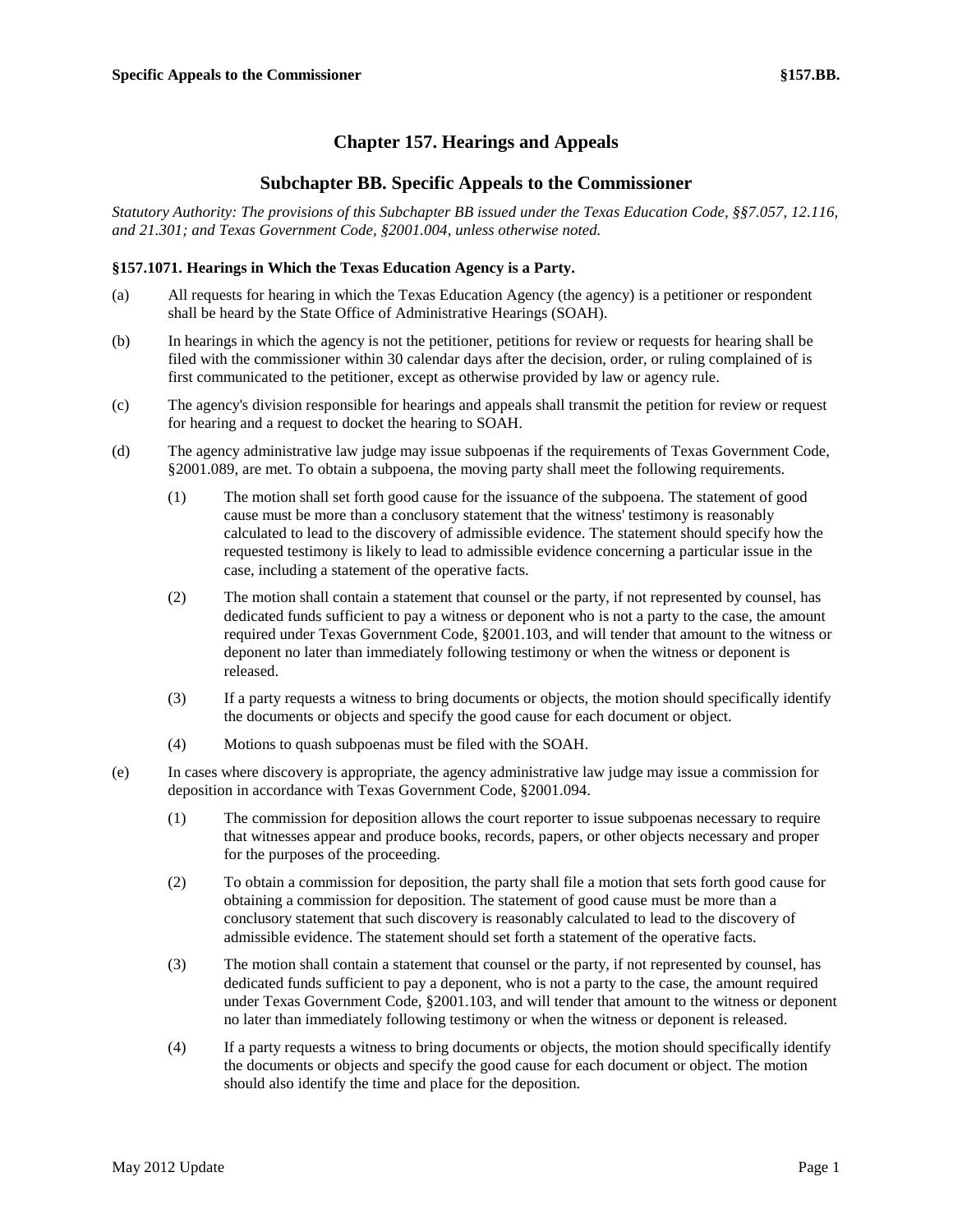(5) Motions to quash depositions must be filed with the SOAH.

*Source: The provisions of this §157.1071 adopted to be effective July 20, 2004, 29 TexReg 6894; amended to be effective May 28, 2012, 37 TexReg 3830.*

### **§157.1072. Hearings Brought Under Texas Education Code, Chapter 21, Subchapter G.**

- (a) Applicability. This section shall apply to all hearings under the Texas Education Code (TEC), Chapter 21, Subchapter G. To the extent that this section conflicts with any other sections governing hearings before the commissioner, this section shall prevail.
- (b) Standard of review. All hearings under this section shall be decided upon a substantial evidence review of the record created before an independent hearing examiner or the board of trustees except that the administrative law judge may take evidence of procedural irregularities that are not reflected in the local record that occurred at a hearing before an independent hearing examiner. In a request for an evidentiary hearing, a party shall identify the specific defect and its claimed effect on the decision of the board of trustees or board subcommittee. After such evidentiary hearing, the commissioner may:
	- (1) remand the case to the board of trustees with instructions;
	- (2) reverse the decision of the board of trustees; or
	- (3) decide the case on the merits if the commissioner finds that a procedural irregularity occurred but finds that the procedural irregularity was harmless.
- (c) Petition for review. A teacher wishing to appeal the decision of a board of trustees or board subcommittee must file with the commissioner or the agency's division responsible for hearings and appeals a petition for review not later than the 20th day after the date the board of trustees or the board subcommittee announces its decision under TEC, §21.259, or the board notifies the teacher in writing of its decision not to renew the teacher's contract under TEC, §21.208. Failure to timely file a petition for review will result in the dismissal of the hearing. A petition for review may not be amended or supplemented after the deadline for filing a petition for review. A petition for review shall contain the following in numbered paragraphs:
	- (1) a description of the challenged ruling;
	- (2) the date of the challenged ruling;
	- (3) a precise description of the action the teacher wants the commissioner to take on the teacher's behalf;
	- (4) a statement of the jurisdiction and the legal basis of the claim;
	- (5) the name, mailing address, telephone number of the teacher's party representative during business hours, and facsimile number, if any; and
	- (6) the name, mailing address, and business telephone number of the school district's representative and facsimile number, if any.
- (d) Filing of local record. A school district must file the record of the proceedings before an independent hearing examiner or the board of trustees not later than the 20th day after the date the petition for review is filed. All allegations which require the record for resolution will be deemed against the school district, if the school district fails to timely file the record of the proceedings. If a school district chooses to file an answer, the answer must be filed not later than the 20th day after the date the petition for review is filed or it will be struck as being untimely filed.
	- (1) The record of the proceedings before an independent hearing examiner or the board of trustees that is filed by the school district shall be considered complete and accurate and shall be admitted into evidence for all purposes unless the teacher files objections to the record within seven days after the date of filing. The administrative law judge may conduct a hearing for receiving evidence relevant to such a challenge to the record if it appears that the matter in dispute is material to the outcome of the hearing.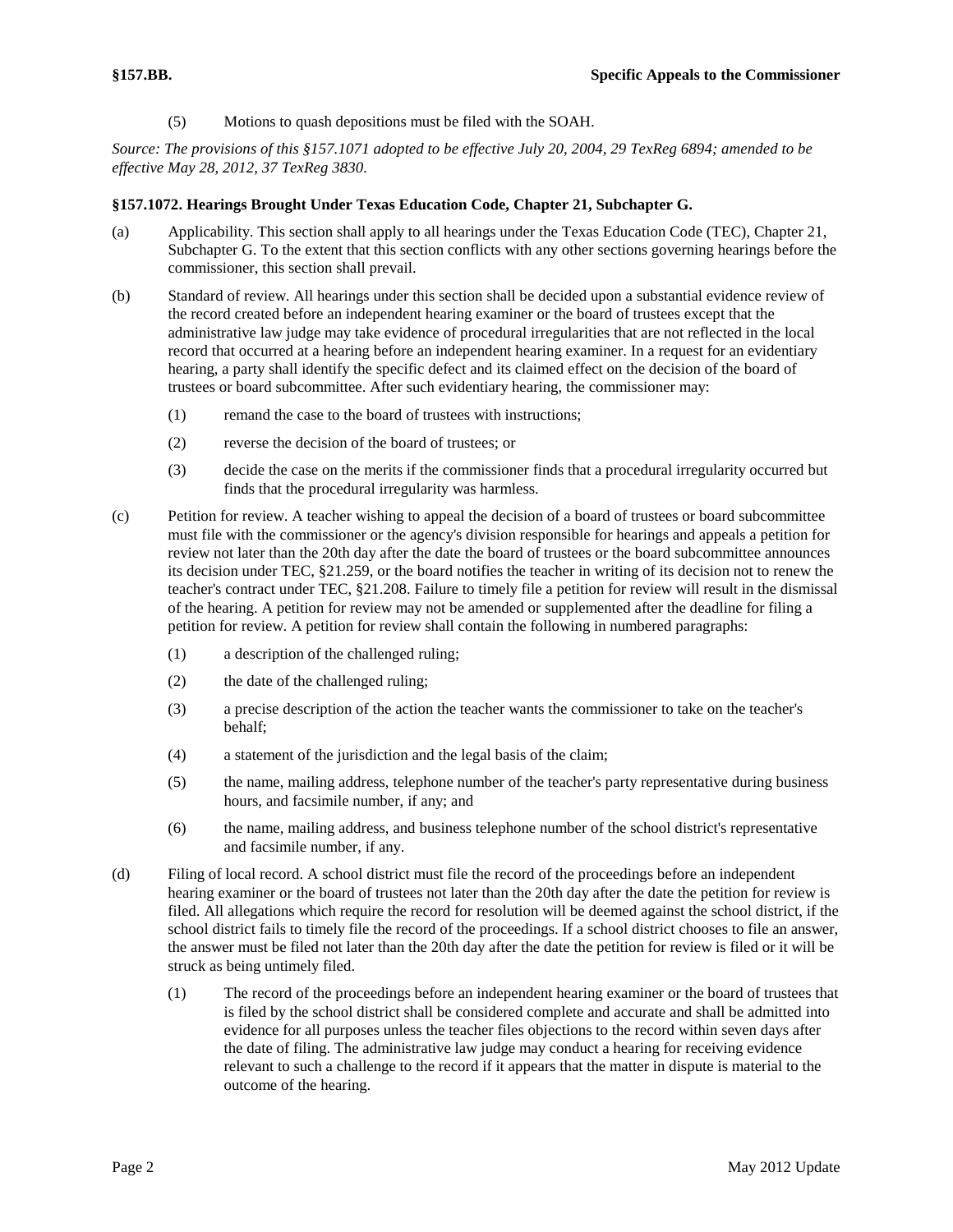- (2) The school district shall notify the teacher in writing when the record of the proceedings before the independent hearing examiner or the board of trustees is prepared and make the record available for inspection. A copy of the record shall be provided to the teacher at a reasonable charge upon request.
- (e) Local record. The record of the proceedings before the independent hearing examiner or the board of trustees shall include:
	- (1) the transcripts of proceedings at the local level;
	- (2) all admitted evidence;
	- (3) all offers of proof;
	- (4) all written pleadings, motions, and intermediate rulings;
	- (5) a description of all matters officially noticed;
	- (6) if applicable, the recommendation of the independent hearing examiner;
	- (7) the transcript of the oral argument before the board of trustees or the board subcommittee;
	- (8) the decision of the board of trustees or the board subcommittee; and
	- (9) if applicable, the board of trustees' or the board subcommittee's written reasons for changing the recommendation of the independent hearing examiner.
- (f) Authority of administrative law judge. The administrative law judge has the same authority as to the conduct of the hearing and discovery as does an independent hearing examiner under TEC, Chapter 21, Subchapter F. Due to the expedited nature of the hearing before the commissioner, in a hearing where discovery may be taken, the administrative law judge shall establish discovery timelines as justice requires.
- (g) Motions. All motions requiring a ruling must contain a certificate of conference asserting that the movant has conferred with the opposing party representative and has or has not obtained agreement with the motion. If no conference was conducted, the movant shall state the reasons, amounting to good cause, why the conference was not held. All motions requiring a certificate of conference will be denied without the requirement of a response if the moving party fails to confer with the opposing party as required.
- (h) Motions without a conference. Any motion for which a conference was not held, when the movant alleges there was good cause not to hold a conference, must be responded to within three days unless the administrative law judge specifies a shorter time to respond. Failure to timely respond will result in a presumption that the motion is unopposed.
- (i) Nonrenewal hearings without an independent hearing examiner. In a hearing involving the nonrenewal of a term contract that was not heard by an independent hearing examiner, if no fact findings were made, the commissioner will determine whether the decision is supported by substantial evidence by judging whether there is substantial evidence to support the reasons for proposed nonrenewal.
- (j) Request for rehearing. Not later than the 20th day after the date the party or the party representative receives notice of the commissioner's decision under TEC, §21.304, a party may file a request for rehearing. A request for rehearing is not required for a party to appeal the commissioner's decision under TEC, §21.307. A request for rehearing is denied by operation of law if the commissioner does not issue an order before the 45th day after the date the party or the party's representative receives notice of the commissioner's decision.
- (k) Motions for summary judgment. Motions for summary judgment are not permitted.
- (l) Mailbox rule for filings. The mailbox rule does not apply to filings under this section.

*Source: The provisions of this §157.1072 adopted to be effective July 20, 2004, 29 TexReg 6894; amended to be effective May 28, 2012, 37 TexReg 3830.*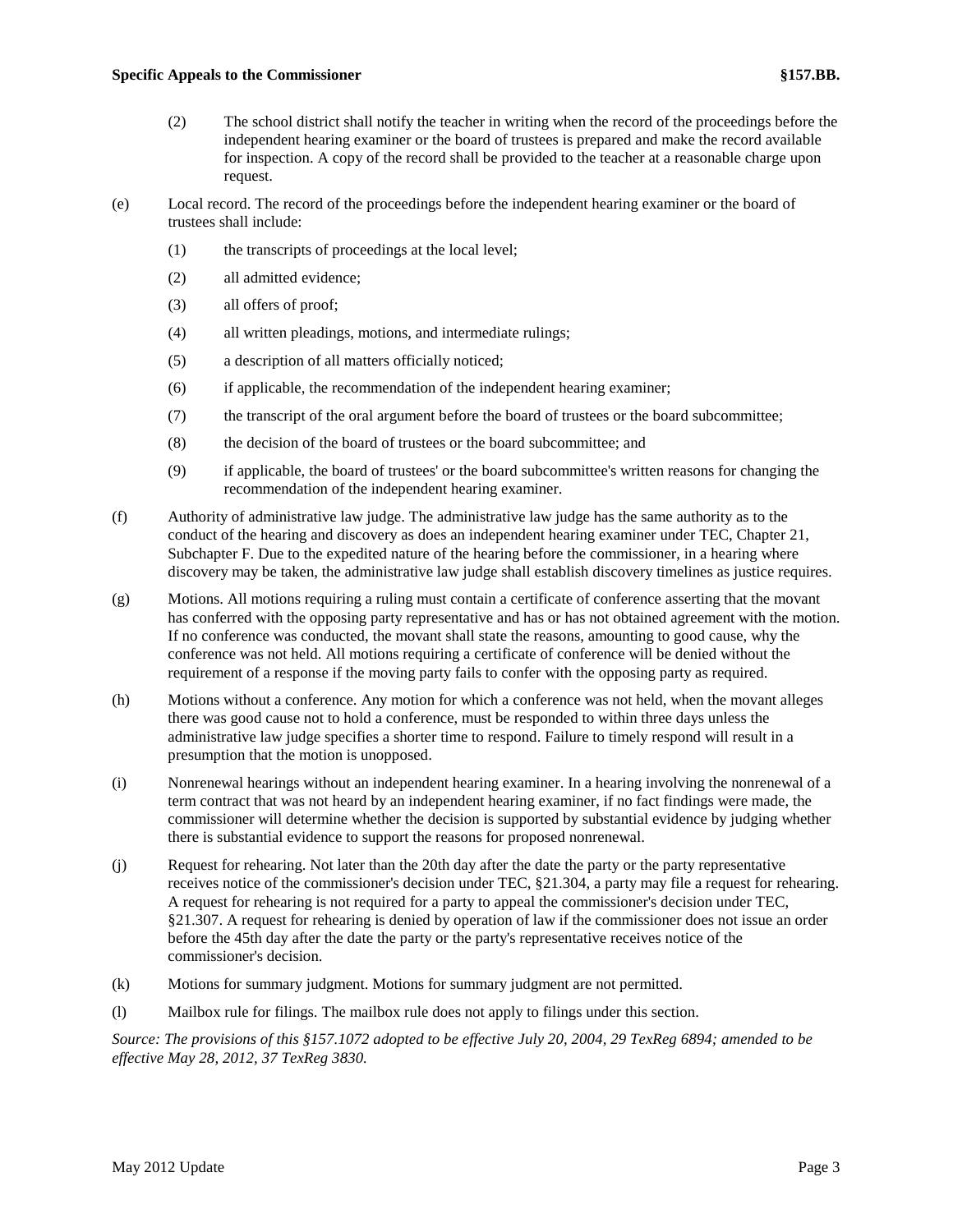### **§157.1073. Hearings Brought Under Texas Education Code, §7.057.**

- (a) Applicability. This section shall apply to all hearings brought under Texas Education Code (TEC), §7.057. To the extent that this section conflicts with any other section governing hearings before the commissioner, the requirements of this section shall prevail.
- (b) Jurisdiction. The commissioner has jurisdiction of allegations that a person is aggrieved by:
	- (1) the school laws of the state; or
	- (2) the actions or decisions of any school district board of trustees that violate:
		- (A) the school laws of the state; or
		- (B) a provision of a written employment contract between the school district and a school district employee, if a violation causes or would cause monetary harm to the employee.
- (c) Petition for review. In a hearing brought against a school district, a petition for review shall contain the following:
	- (1) a description of the challenged ruling, action, or failure to act;
	- (2) the date of the challenged ruling, action, or failure to act;
	- (3) a precise description of the action the petitioner wants the commissioner to take on the petitioner's behalf;
	- (4) a statement of jurisdiction and the legal basis for the claim;
	- (5) the name, mailing address, and business telephone number of the petitioner's party representative, and facsimile number, if any; and
	- (6) the name, mailing address, and business telephone number of respondent or respondent's representative, and facsimile number, if any.
- (d) Local record. It is the responsibility of the school district to make and preserve the records of the proceedings before the board of trustees. If the school district fails to create and preserve the record without good cause, all substantial evidence issues that require missing portions of the record for resolution shall be deemed against the school district. The record shall include:
	- (1) a tape recording or a transcript of the hearing at the local level. If a tape recording is used:
		- (A) the tape recording must be complete, audible, and clear; and
		- (B) each speaker must be clearly identified;
	- (2) all evidence admitted;
	- (3) all offers of proof;
	- (4) all written pleadings, motions, and intermediate rulings;
	- (5) a description of all matters officially noticed;
	- (6) if applicable, the decision of the hearing examiner;
	- (7) a tape recording or transcript of the oral argument before the board of trustees; and
	- (8) the decision of the board of trustees.
- (e) Filing of the local record; objection to the record. In all hearings filed against a school district, the school district must file the local record with its answer. The school district shall notify the petitioner in writing when the local record is prepared and make the record available to the petitioner for inspection. A copy of the local record shall be provided to the petitioner for a reasonable charge upon request. In all hearings filed against a school district, the record before the commissioner shall be considered complete and accurate and shall be admitted into evidence for all purposes, unless within 30 days of the date of filing the record, the petitioner files objections to the record that specifically set forth the items that are relevant and material and